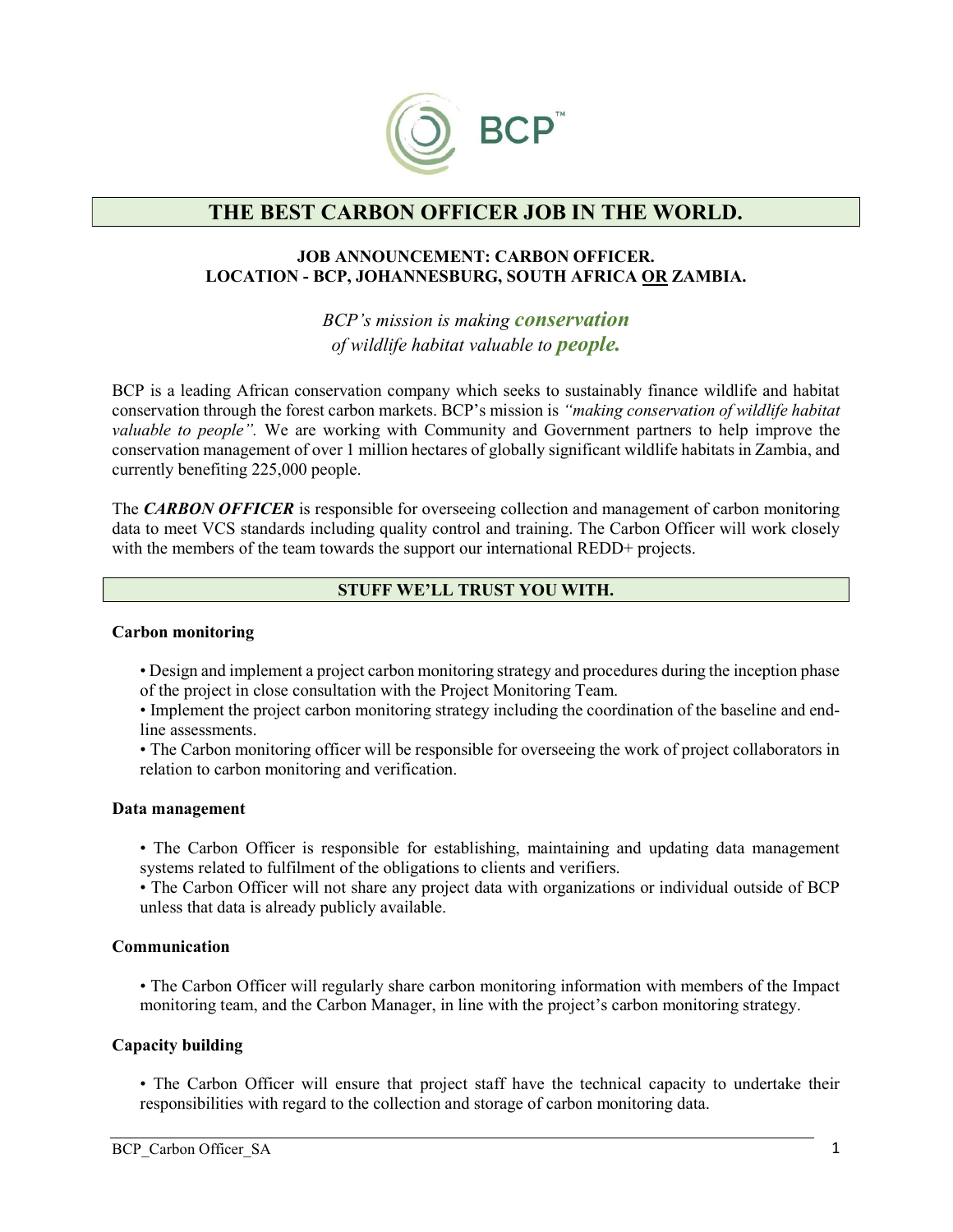• The Carbon Officer will, where relevant, assist in building the capacity of local government staff and local communities to assist in the collection of carbon monitoring data.

## Planning and budgeting

• The Carbon Officer will assist the Carbon Manager in the preparation of work plans and budgets for activities relating to BCP international REDD+ Projects.

## ALLIANCE BUILDERS WANTED

- BSc Hons degree in Ecology, Forestry, Environmental Science or a subject related to natural resources management. A Master's degree in a related field is preferred.
- At least 1 to 2 years' experience in natural resource monitoring, environmental science, ecology or forestry-related research.
- Preference will be given to candidates with experience in community natural resources monitoring, monitoring forest change and / or deforestation-related emissions of green house gases.
- A proven personal commitment to environmental conservation.
- Literate in computer software applications including, GIS, Remote Sensing, Microsoft Word, Excel and Power Point. Preference will be given to candidates with experience in database design and management.
- Strong interpersonal skills
- Excellent communication and reporting skills.

# STUFF YOU'LL TELL PEOPLE AT PARTIES.

Helping to conserve over 500 million trees, and with close to 7 million tons of carbon emissions reduced to date, both BCP implemented REDD+ Projects have been verified against the Verified Carbon Standard, the world's leading voluntary Greenhouse Gas program. In 2021, the LZRP is the only project in Africa to receive 8 consecutive verifications and only the second in the World to achieve this! While it is also Africa's first CCBA Triple Gold Project, with 'Gold' level verification against all three categories of the Climate, Community, and Biodiversity Standard (CCBA) for its exceptional climate change impacts and community and biodiversity benefits. The LCFP has achieved CCBA Triple Gold Validation for exceptional community impact. Awarded Best Individual Offsetting Project and Impact Monitoring Report in the World in the Environmental Finance Voluntary Carbon Markets Ranking 2021, and ranked in the top 0.5% of B Corps globally 2021, BCP offers carbon offsets with World class benefits. Our moonshot is to help conserve 10 million hectares of wildlife strongholds by 2030 reducing 10 million tons of carbon emissions annually.

### WE EVEN DO BENEFITS DIFFERENTLY.

As an equal opportunity employer, a competitive salary will be offered, plus training, plus the potential for performance bonuses, plus travel opportunities for work, plus health benefits, plus a great work culture, plus career growth, plus working with a diverse and committed team.

Candidates interested in joining an innovative and high-performance team, and working towards doing amazing things in conservation technology and livelihoods, please send a CV, a cover letter, 3 reference contacts and anything else that makes your application stand out by email to jobs@biocarbonpartners.com with CARBON OFFICER – SOUTH AFRICA in the subject line. Please also send anything else that will help your application stand out.